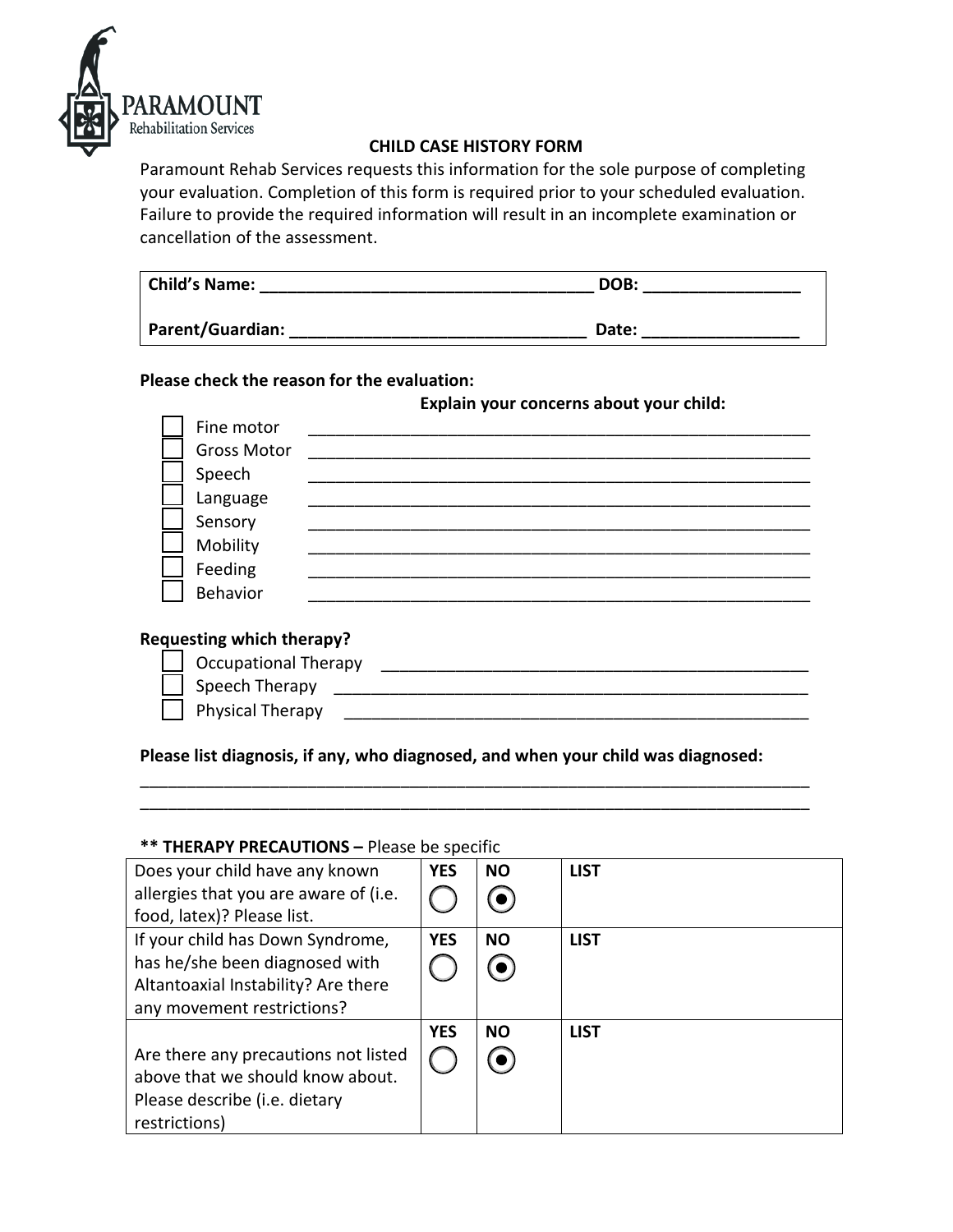

| <b>FAMILY HISTURY</b>                                                                           |            |                           |                                |                                         |  |  |
|-------------------------------------------------------------------------------------------------|------------|---------------------------|--------------------------------|-----------------------------------------|--|--|
| Father's Name:<br><u> 1980 - Jan James James Barnett, fransk politik (d. 1980)</u>              |            |                           |                                | Age: ________ Occupation: _____________ |  |  |
| Mother's Name:                                                                                  |            |                           |                                | Age: __________ Occupation: ________    |  |  |
| Is child adopted? ________ If so, what age and from where/what country?                         |            |                           |                                |                                         |  |  |
| Are parents: □ Married □ Living Together □ Separated □ Divorced<br>Remarried                    |            |                           |                                |                                         |  |  |
| Who lives in the house with this child, other than the parents? (If children are listed, please |            |                           |                                |                                         |  |  |
| give names and ages)                                                                            |            |                           |                                |                                         |  |  |
| Has there been any instances of the following in your immediate or extended                     |            |                           |                                |                                         |  |  |
| $\Box$ ADHD<br>family members?                                                                  |            |                           | $\Box$ Learning Disabilities   | $\Box$ Autism/PPD                       |  |  |
| □ Communication Disorders                                                                       |            |                           | Hearing Loss $\Box$ Stuttering |                                         |  |  |
| <b>** PREGNANCY AND BIRTH HISTORY</b>                                                           |            |                           |                                |                                         |  |  |
|                                                                                                 | <b>YES</b> | <b>NO</b>                 | <b>COMMENTS</b>                |                                         |  |  |
| 1. Were there any illness, injuries,                                                            |            |                           |                                |                                         |  |  |
| bleeding, or any other                                                                          |            | $\left( \bullet \right)$  |                                |                                         |  |  |
| complications during pregnancy?                                                                 |            |                           |                                |                                         |  |  |
| Describe.                                                                                       |            |                           |                                |                                         |  |  |
| 2. Was this pregnancy full-term? If<br>not, please give gestational age                         |            | $(\bullet)$               |                                |                                         |  |  |
| and weight at time of delivery?                                                                 |            |                           |                                |                                         |  |  |
| 3. Were any drugs or medications                                                                |            |                           |                                |                                         |  |  |
| taken during this pregnancy? If so,                                                             |            | $\left( \bullet \right)$  |                                |                                         |  |  |
| please specify.                                                                                 |            |                           |                                |                                         |  |  |
| 4. Was labor and delivery normal?                                                               |            | $\boldsymbol{\odot}$      |                                |                                         |  |  |
| 5. Please list birth weight and                                                                 | X          | X                         |                                |                                         |  |  |
| length.                                                                                         |            |                           |                                |                                         |  |  |
| 6. Was this delivery vaginal,                                                                   | X          | X                         |                                |                                         |  |  |
| breech, or caesarian? Were                                                                      |            |                           |                                |                                         |  |  |
| forceps/suction used?                                                                           |            |                           |                                |                                         |  |  |
| 7. Did you child experience                                                                     |            |                           |                                |                                         |  |  |
| jaundice?                                                                                       |            | $\mathbf{\Theta}$         |                                |                                         |  |  |
| 8. Was there a need for oxygen or                                                               |            | $\boldsymbol{\odot}$      |                                |                                         |  |  |
| respiratory assistance?                                                                         |            |                           |                                |                                         |  |  |
| 9. Were there difficulties with                                                                 |            | $\boldsymbol{\Theta}$     |                                |                                         |  |  |
| feeding?<br>10. Did you child bottle feed or                                                    |            |                           |                                |                                         |  |  |
| breast feed?                                                                                    |            | $\boldsymbol{\odot}$      |                                |                                         |  |  |
| 11. Did you child have difficulties                                                             |            |                           |                                |                                         |  |  |
| sucking?                                                                                        |            | $\boldsymbol{\Theta}$     |                                |                                         |  |  |
| 12. Number of siblings.                                                                         | X          | $\boldsymbol{\mathsf{X}}$ |                                |                                         |  |  |
|                                                                                                 | X          | X                         |                                |                                         |  |  |
| 13. Which pregnancy was this<br>child?                                                          |            |                           |                                |                                         |  |  |
| 14. Are there any issues with                                                                   |            |                           |                                |                                         |  |  |
| sleep patterns? If so, please                                                                   |            | $\boldsymbol{\Theta}$     |                                |                                         |  |  |
| explain                                                                                         |            |                           |                                |                                         |  |  |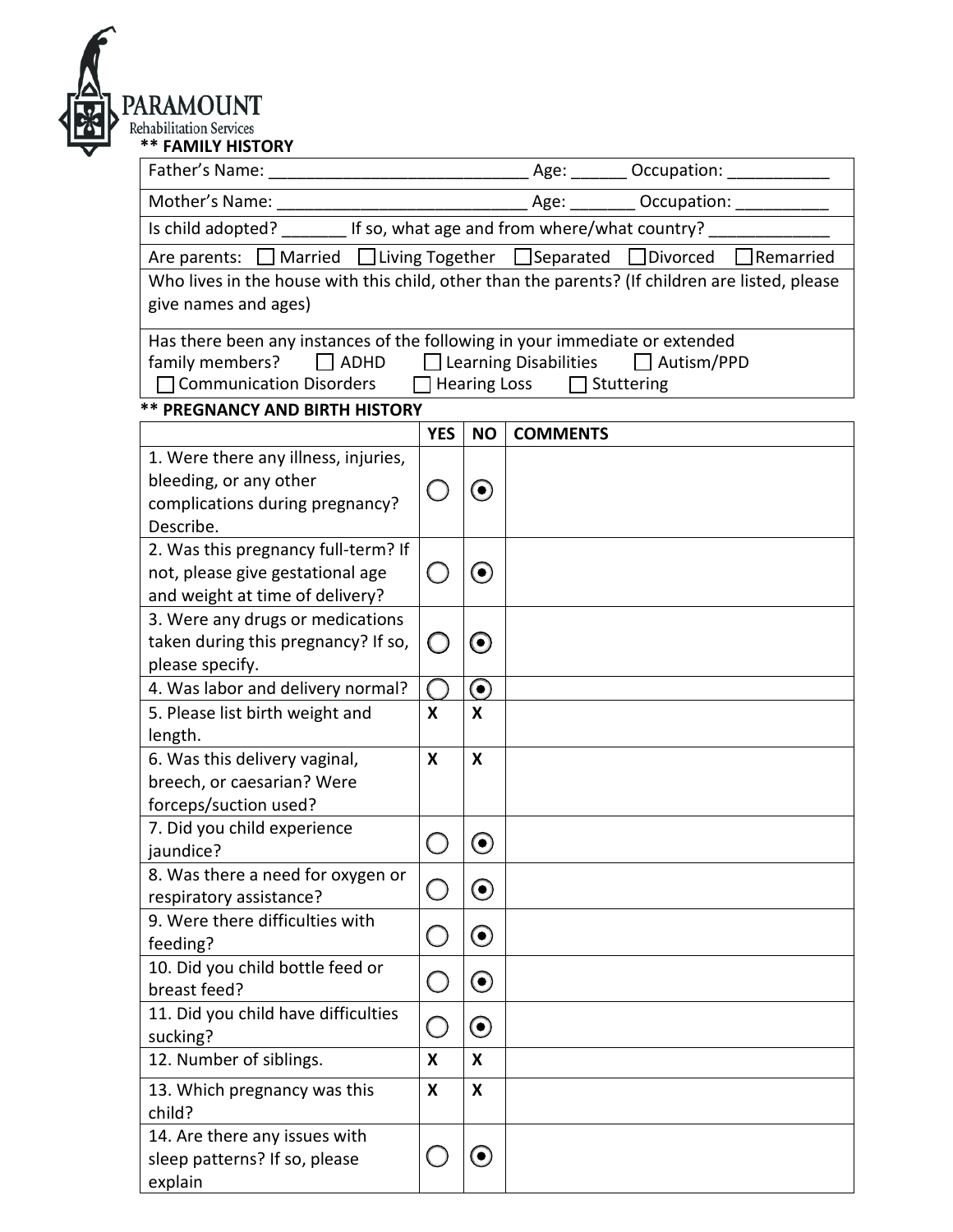

|  |  | * MEDICAL HISTORY PART ON |  |
|--|--|---------------------------|--|

| 15. Has you child had any of the                                     | <b>YES</b> | <b>NO</b>             | <b>Comments</b> |
|----------------------------------------------------------------------|------------|-----------------------|-----------------|
| following illnesses? Please list                                     |            |                       |                 |
| treatments/medications used. If you                                  |            |                       |                 |
| answer yes to any of the following,                                  |            |                       |                 |
| please notify receptionist for an                                    |            |                       |                 |
| additional form to fill out.                                         |            |                       |                 |
| a. H1N1                                                              |            | $\boldsymbol{\Theta}$ |                 |
| b. MRSA                                                              |            | $\boldsymbol{\odot}$  |                 |
| c. TB                                                                |            | $\boldsymbol{\odot}$  |                 |
| d. VRE                                                               |            | $\boldsymbol{\Theta}$ |                 |
| e. Open Wound                                                        |            | $\boldsymbol{\Theta}$ |                 |
| f. Lice                                                              |            | $\boldsymbol{\Theta}$ |                 |
| g. Scabies                                                           |            | $\boldsymbol{\Theta}$ |                 |
| h. Pink Eye                                                          |            | $\boldsymbol{\Theta}$ |                 |
| i. Recent cough/cold                                                 |            | $\boldsymbol{\odot}$  |                 |
|                                                                      |            |                       |                 |
| ** MEDICAL HISTORY PART TWO                                          | <b>YES</b> | <b>NO</b>             |                 |
| 16. Has you child had any of the<br>following illnesses? Please list |            |                       | <b>Comments</b> |
|                                                                      |            |                       |                 |
| treatments/medications used.                                         |            |                       |                 |
| a. Meningitis                                                        |            | $\bullet$             |                 |
| b. Chicken Pox                                                       |            | $\bullet$             |                 |
| c. Seizures                                                          |            | $\bullet$             |                 |
| d. Frequent Ear Infections                                           |            |                       |                 |
| Please note if patient has P.E. tubes                                |            | $\bm{\odot}$          |                 |
| and include last hearing test results,                               |            |                       |                 |
| where and when completed.                                            |            |                       |                 |
| e. Excessive vomiting or reflux.                                     |            |                       |                 |
| Does/did your child have                                             |            |                       |                 |
| irritability/fussiness following                                     |            |                       |                 |
| feedings? Please describe. Please                                    |            |                       |                 |
| note any current or previous feeding                                 |            |                       |                 |
| or swallowing difficulties. Describe.                                |            |                       |                 |
| f. Cleft Palate                                                      |            | $\bf{O}$              |                 |
| g. Does your child have vision                                       |            | $\boldsymbol{\odot}$  |                 |
| problems?                                                            |            |                       |                 |
| h. Does your child use any adaptive                                  |            | $\boldsymbol{\odot}$  |                 |
| equipment? Describe.                                                 |            |                       |                 |
| i. Is there a history of respiratory                                 |            | $\boldsymbol{\Theta}$ |                 |
| illnesses or asthma?                                                 |            |                       |                 |
| j. Is there a history of abuse                                       | L.         | $\boldsymbol{\odot}$  |                 |
| (physical or sexual)?                                                |            |                       |                 |
| k. Is your child on medications?                                     | $\Box$     | $\boldsymbol{\odot}$  |                 |
| Please list current and past.                                        |            |                       |                 |
| I. Please describe any pertinent                                     | X          | X                     |                 |
| medical conditions not mentioned                                     |            |                       |                 |
| above (i.e. accidents, injuries, etc.)                               |            |                       |                 |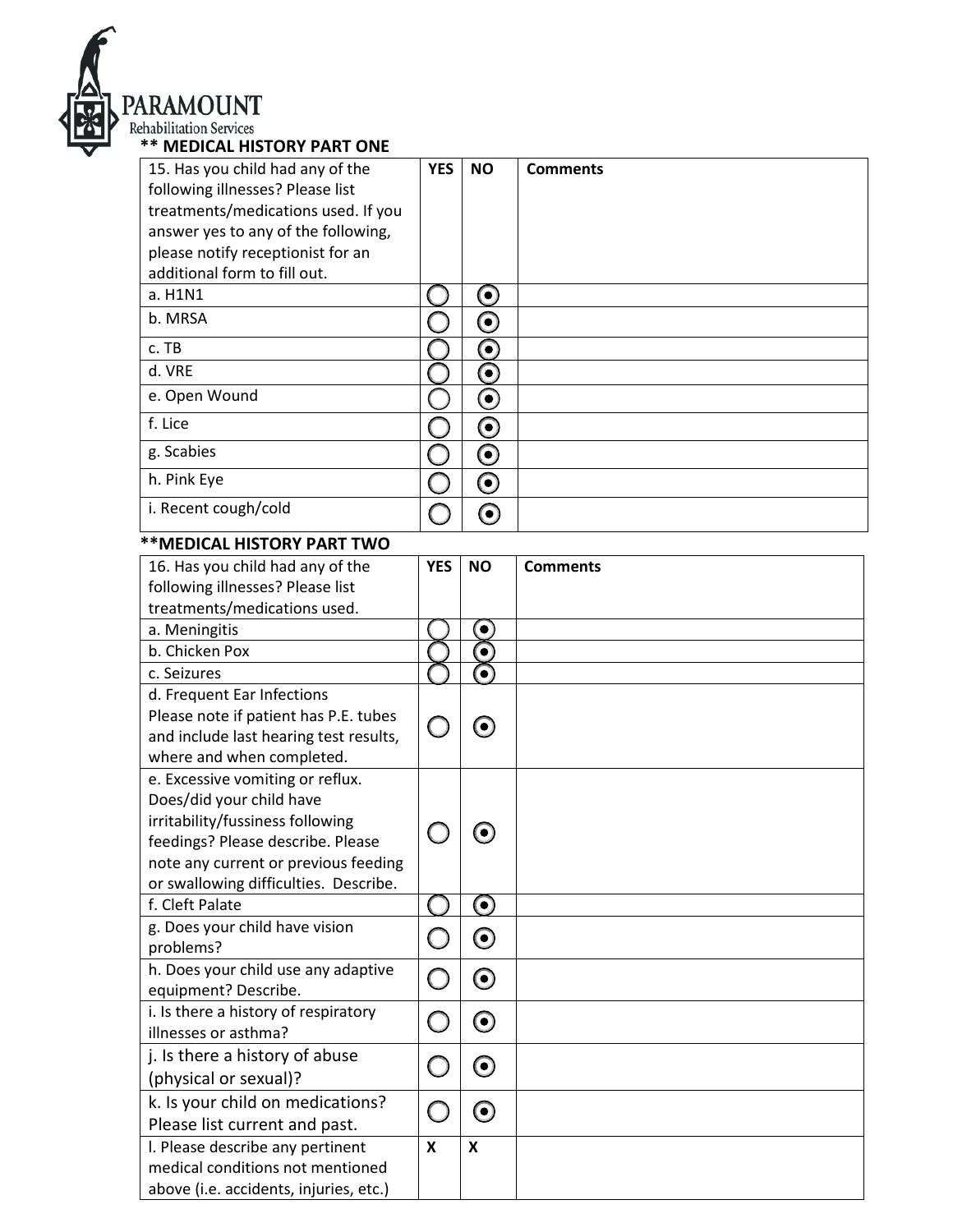

| 17. What age did your child:                                                                                                   |            |                                                      | <b>AGE/COMMENTS</b>  |  |  |
|--------------------------------------------------------------------------------------------------------------------------------|------------|------------------------------------------------------|----------------------|--|--|
| a. roll over from stomach to                                                                                                   |            |                                                      |                      |  |  |
| back?                                                                                                                          |            |                                                      |                      |  |  |
| b. roll from back to stomach?                                                                                                  |            |                                                      |                      |  |  |
| c. sit independently?                                                                                                          |            |                                                      |                      |  |  |
| d. crawl?                                                                                                                      |            |                                                      |                      |  |  |
| e. cruise around furniture?                                                                                                    |            |                                                      |                      |  |  |
| f. walk independently?                                                                                                         |            |                                                      |                      |  |  |
| g. babble?                                                                                                                     |            |                                                      |                      |  |  |
| h. speak first word?                                                                                                           |            |                                                      |                      |  |  |
| i. speak 2 word sentences?                                                                                                     |            |                                                      |                      |  |  |
| j. drink from an open cup? What                                                                                                |            |                                                      |                      |  |  |
| kind of cup does your child                                                                                                    |            |                                                      |                      |  |  |
| currently use?                                                                                                                 |            |                                                      |                      |  |  |
| k. use a spoon?                                                                                                                |            |                                                      |                      |  |  |
| I. dress independently?                                                                                                        |            |                                                      |                      |  |  |
| m. toilet trained?                                                                                                             |            |                                                      |                      |  |  |
| n. toilet trained through the<br>night?                                                                                        |            |                                                      |                      |  |  |
|                                                                                                                                |            |                                                      |                      |  |  |
| Check the following items that your child is able to do:<br>Jump up and down □ Hop on one foot-Skip □ Catch a Ball-Kick a ball |            |                                                      |                      |  |  |
|                                                                                                                                |            |                                                      |                      |  |  |
| w/alternate ft                                                                                                                 |            |                                                      | Climb descend stairs |  |  |
| Hand Preference:<br>Right                                                                                                      | l Left     |                                                      |                      |  |  |
| 18. Describe your child                                                                                                        | <b>YES</b> | <b>NO</b>                                            | <b>COMMENTS</b>      |  |  |
| a. is mostly quiet                                                                                                             |            | $\boldsymbol{\Theta}$                                |                      |  |  |
| b. is overly active                                                                                                            |            | $\boldsymbol{\Theta}$                                |                      |  |  |
| c. tires easily                                                                                                                |            | 0                                                    |                      |  |  |
| d. talks constantly                                                                                                            |            | Ò                                                    |                      |  |  |
| e. impulsive                                                                                                                   |            | S                                                    |                      |  |  |
| f. restless                                                                                                                    |            | $\bm{\odot}$                                         |                      |  |  |
| g. stubborn                                                                                                                    |            |                                                      |                      |  |  |
| h. resistant to changes                                                                                                        |            | $\boldsymbol{\Theta}$<br>$\textcolor{blue}{\bullet}$ |                      |  |  |
| i. overreacts                                                                                                                  |            | $\bullet$                                            |                      |  |  |
| j. fights frequently                                                                                                           |            | ି                                                    |                      |  |  |
| k. is usually happy                                                                                                            |            | $\bullet$                                            |                      |  |  |
| I. has frequent temper tantrums                                                                                                |            | $\bullet$                                            |                      |  |  |
| m. is clumsy                                                                                                                   |            | $\bullet$                                            |                      |  |  |
| n. has difficulty separating from                                                                                              |            |                                                      |                      |  |  |
| caregiver                                                                                                                      | (          | $\boldsymbol{\odot}$                                 |                      |  |  |
| o. has nervous habits or tics                                                                                                  |            | $\bullet$                                            |                      |  |  |
| p. has poor attention span                                                                                                     |            | O                                                    |                      |  |  |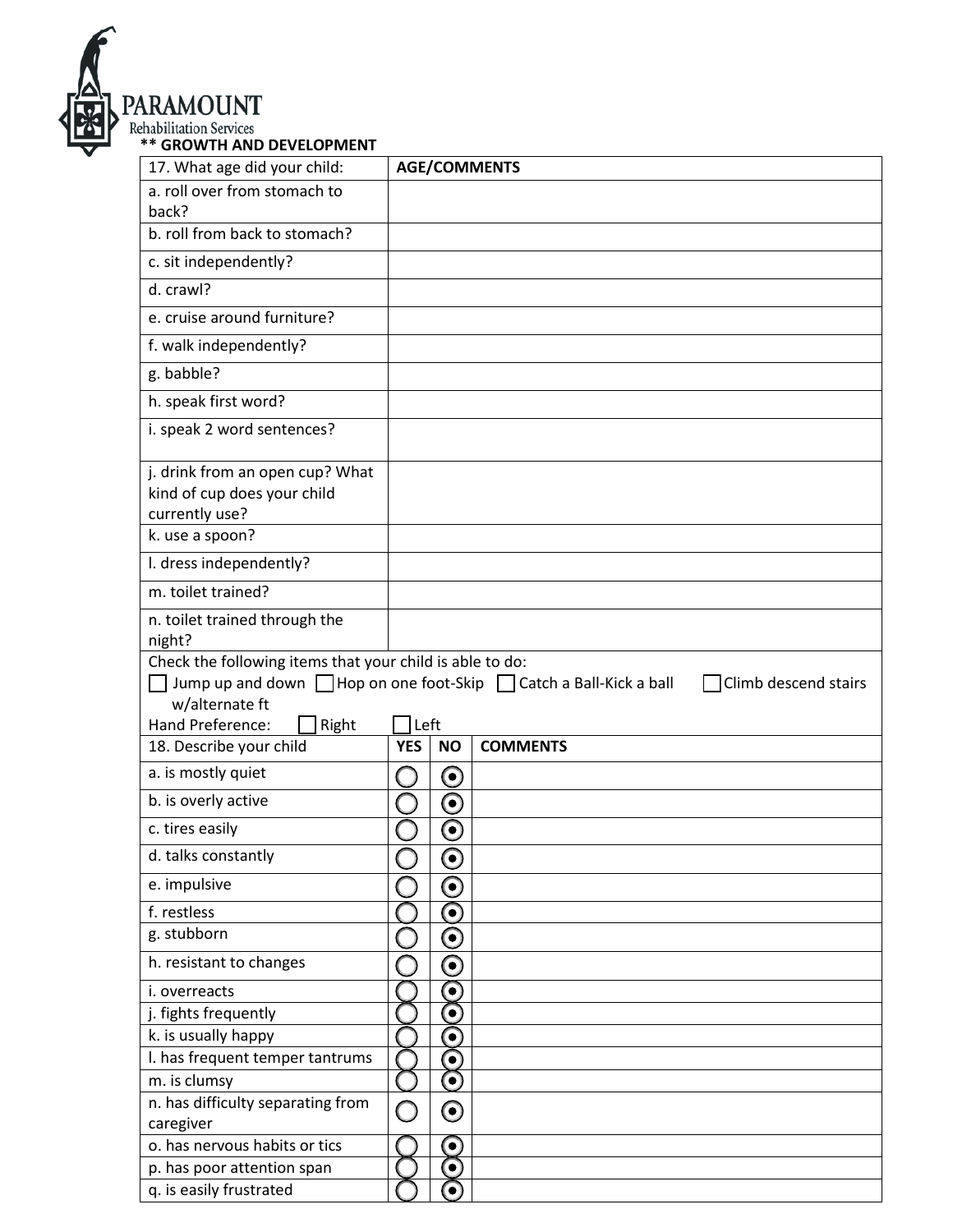

# **PARAMOUNT**<br> **Rehabilitation Services**<br> **\*\*GROWTH AND DEVELOPMENT- CONTINUED**

| r. has unusual fears.               | <b>YES</b> | <b>NO</b>                | <b>Comments</b> |
|-------------------------------------|------------|--------------------------|-----------------|
| Please describe                     |            |                          |                 |
| s. rocks self frequently            |            |                          |                 |
| t. exhibits difficulty learning new |            |                          |                 |
| tasks                               |            | $\left( \bullet \right)$ |                 |
| u. avoids touch                     |            |                          |                 |
| v. craves touch, seeks it out       |            |                          |                 |
| w. shy, compliant                   |            | $\bullet$ )              |                 |

# **\*\* COMMUNICATION HISTORY**

|                              |                                               | <b>COMMENTS</b>       |                                   |  |  |  |
|------------------------------|-----------------------------------------------|-----------------------|-----------------------------------|--|--|--|
| 19. How does your child      |                                               |                       |                                   |  |  |  |
| communicate at home, at      |                                               |                       |                                   |  |  |  |
| school? (i.e. sign, PECs,    |                                               |                       |                                   |  |  |  |
| verbal,                      |                                               |                       |                                   |  |  |  |
| augmentative/alternative     |                                               |                       |                                   |  |  |  |
| communication device?        |                                               |                       |                                   |  |  |  |
| 20. Estimate how many        | Expressive (speaking vocabulary)              |                       |                                   |  |  |  |
| words are in your child's    |                                               |                       | $25 - 75$<br>under 25<br>over 75  |  |  |  |
| vocabulary?                  |                                               |                       | Receptive (words they understand) |  |  |  |
|                              |                                               |                       | under 25<br>$25 - 75$<br>over 75  |  |  |  |
| 21. Does your child          | <b>YES</b>                                    | <b>NO</b>             | <b>COMMENTS</b>                   |  |  |  |
| a. point or gesture to       |                                               |                       |                                   |  |  |  |
| communicate needs instead    |                                               | $\boldsymbol{\Theta}$ |                                   |  |  |  |
| of verbal communication?     |                                               |                       |                                   |  |  |  |
| b. understand and follow     |                                               |                       |                                   |  |  |  |
| simple directions?           |                                               | $\boldsymbol{\odot}$  |                                   |  |  |  |
| c. identify body parts?      |                                               | $\boldsymbol{\odot}$  |                                   |  |  |  |
| d. recognize pictures of     |                                               | $\boldsymbol{\odot}$  |                                   |  |  |  |
| common objects?              |                                               |                       |                                   |  |  |  |
| e. turn his/her head when    |                                               |                       |                                   |  |  |  |
| name is called?              |                                               | $\boldsymbol{\odot}$  |                                   |  |  |  |
| f. communicate with intent?  | $\left( \begin{array}{c} \end{array} \right)$ | $\boldsymbol{\Theta}$ |                                   |  |  |  |
| g. answer "wh" questions?    | C.                                            | $\boldsymbol{\odot}$  |                                   |  |  |  |
| 22. Does you child have a    |                                               | $\boldsymbol{\Theta}$ |                                   |  |  |  |
| hearing loss?                |                                               |                       |                                   |  |  |  |
| 23. Does your child use a    |                                               |                       |                                   |  |  |  |
| pacifier/nuk/suck thumb?     |                                               |                       |                                   |  |  |  |
| 24. Is a language other than |                                               |                       |                                   |  |  |  |
| English spoken at home? If   | $\smile$                                      | $\mathbf{\Theta}$     |                                   |  |  |  |
| so, which one?               |                                               |                       |                                   |  |  |  |
| 25. Please describe any      | X                                             | $\mathsf{X}$          |                                   |  |  |  |
| communication difficulties.  |                                               |                       |                                   |  |  |  |
| 26. When was the problem     | X                                             | X                     |                                   |  |  |  |
| first noticed                |                                               |                       |                                   |  |  |  |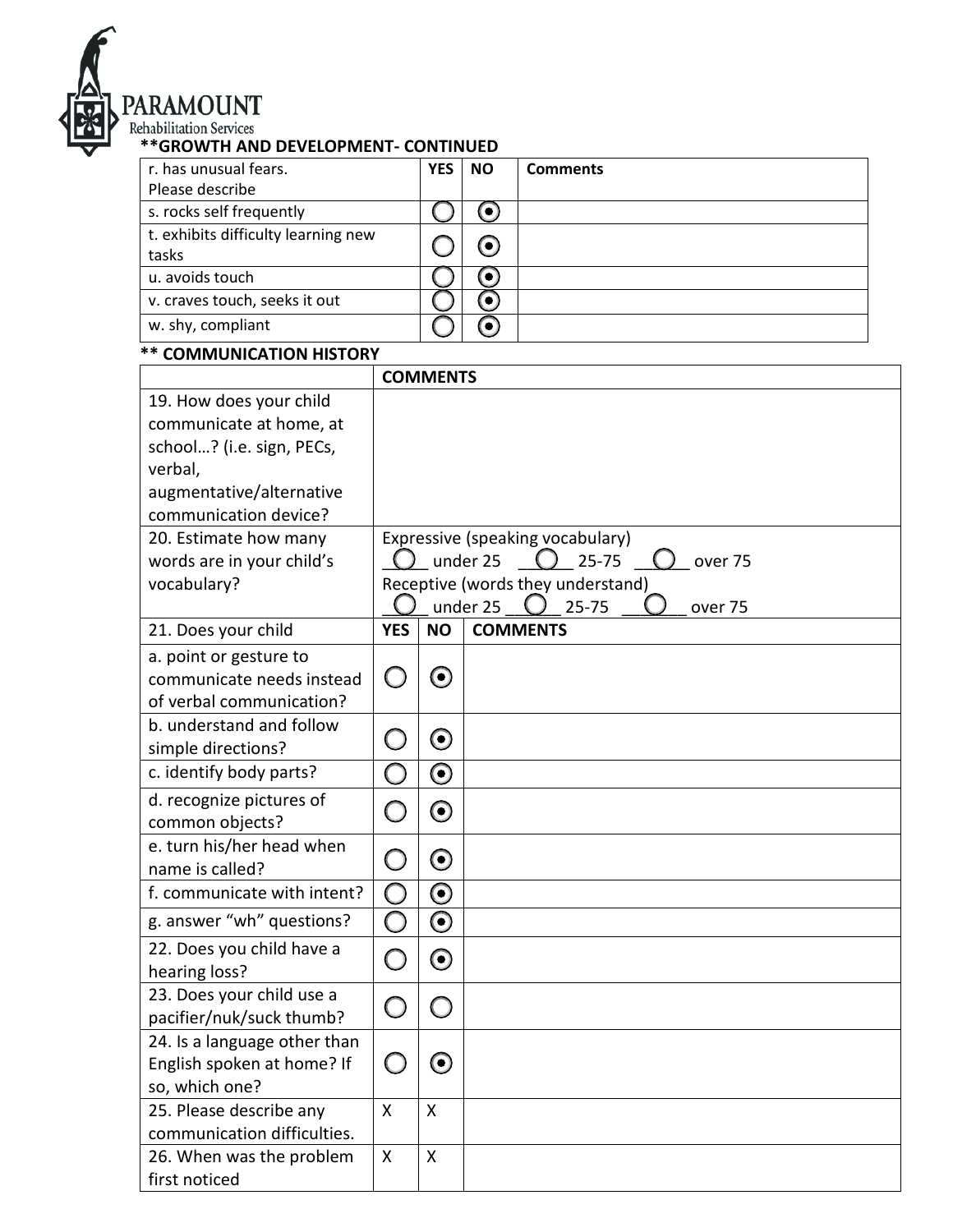

# **\*\* SOCIAL/EMOTIONAL DEVELOPMENT**

|                                                                                 | <b>YES</b>                                           | <b>NO</b>                | <b>COMMENTS</b> |
|---------------------------------------------------------------------------------|------------------------------------------------------|--------------------------|-----------------|
| 27. Is your child easily<br>managed at home?                                    |                                                      | $\left( \bullet \right)$ |                 |
| 28. Who manages him/her<br>best?                                                |                                                      | ⊙                        |                 |
| 29. Does your child<br>empathize with other<br>feelings (happy, sad,<br>angry)? |                                                      | 0                        |                 |
| 30. Does your child<br>understand punishment and<br>does he/she show remorse?   | $\bigcirc$                                           | $\bullet$                |                 |
| 31. Does your child<br>understand praise and<br>reward?                         |                                                      | 0                        |                 |
| 32. Does your child<br>recognize danger (climbing<br>on ladders)?               | ( )                                                  | $(\bullet)$              |                 |
| 33. Does your child show<br>concern when separated<br>from parents?             | $\left( \begin{array}{cc} 1 & 1 \end{array} \right)$ | 0)                       |                 |
| 34. Is your child affectionate<br>toward familiar adults?                       | $\bigcap$                                            | ⊙                        |                 |
| 35 Does your child have<br>friends?                                             |                                                      |                          |                 |